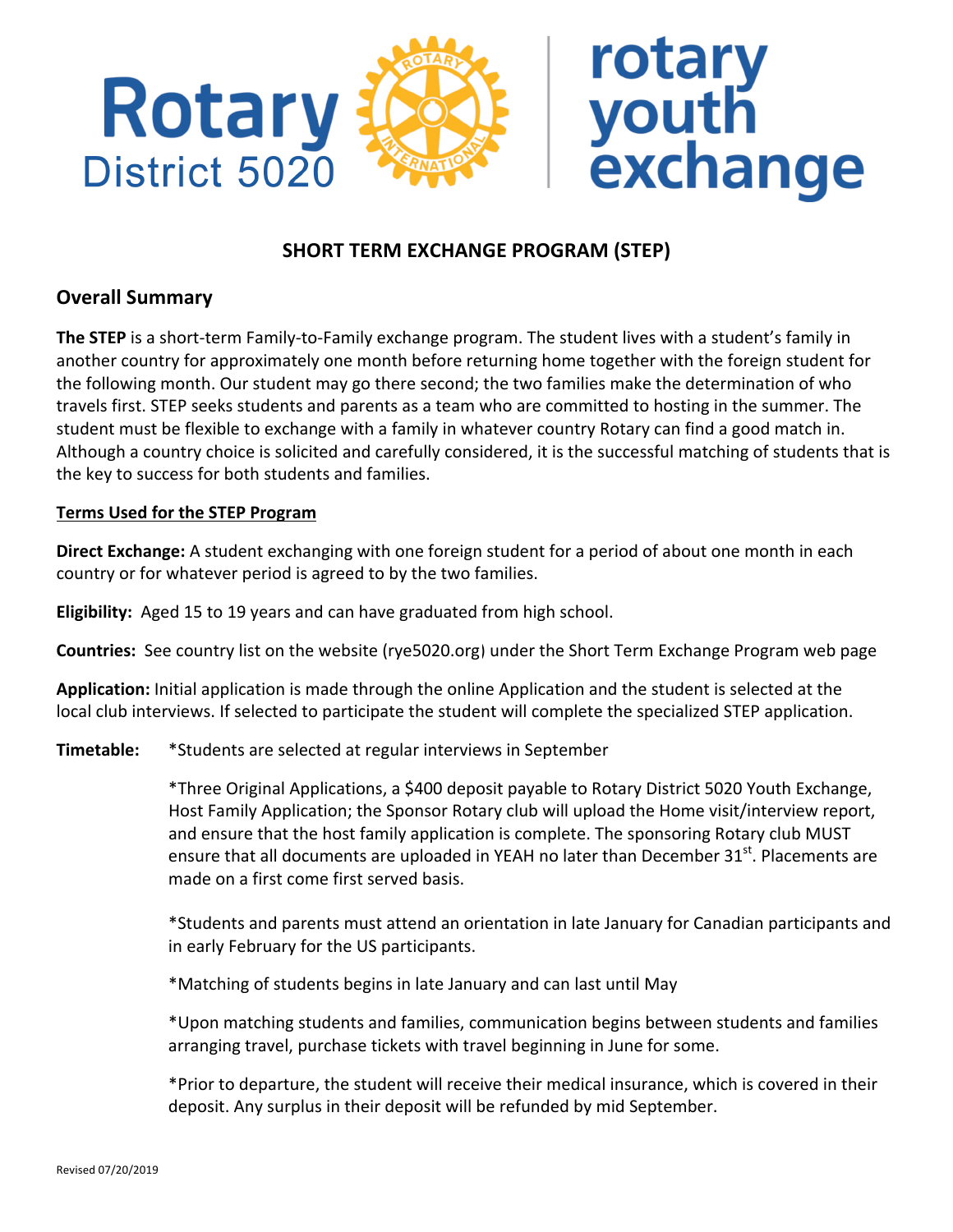

\*A Host Family Orientation must be performed prior to the inbound student's arrival

**Outbound Orientation:** Mandatory for student and at least one parent or guardian to attend.

| When: For Canadian Students | Late January   |
|-----------------------------|----------------|
| <b>For US Students</b>      | Early February |

Contents: \*Purpose of STEP, financial commitment, time commitment, rules, insurance, travel, communication, culture shock and more.

**Travel:** Travel arrangements are the sole responsibility of the families involved and the travel arrangement preferably should be done through a Travel Agency. If you would like any recommendations you can ask the STEP coordinator for a list of competent agents.

**Insurance:** Student medical insurance will be provided through CISI-Bolduc (the same insurance carrier as in the LTEP). This cost is included in the deposit. The cost varies for the duration of the out of country travel but generally about \$2.50 per day.

**Fees:** An administration fee of \$50.00 is included in the deposit.

**Rules:** STEP students sign the same Rules and Conditions of Exchange as the LTEP and it is important that the student adhere to the rules at both ends of the exchange. The one exception is driving. Our legally driving students are allowed to drive their foreign partners in their OWN country as per the laws where they reside. **The student cannot drive in the country where they are being hosted.** 

**Finances:** This program is fully funded by the student and their parents. The student may obtain a credit or debit card with parental consent. A club may provide a stipend to the student but this is a rare occurance.

**Special Requests-Food Allergies:** The matching countries will do their best to accommodate various requests and allergies however this can delay or prohibit exchanges to certain areas. Rotary will advise this to the student as soon as possible.

### **Family/Student Responsibilities**

\*Complete online application form and attend Rotary Club Interviews.

\*Upon acceptance, complete the online STEP application by submitting all of the remaining required forms. Make a total of 3 applications with all forms signed in BLUE INK. Complete the online STEP Country Choice Form and with 4 completed applications, attend with the Rotary Club Youth Exchange Officer to have the club sign where pertinent in blue ink. Attach a \$400 cheque payable to Rotary District 5020 Youth Exchange for the deposit.

\*Understand and sign the district rules